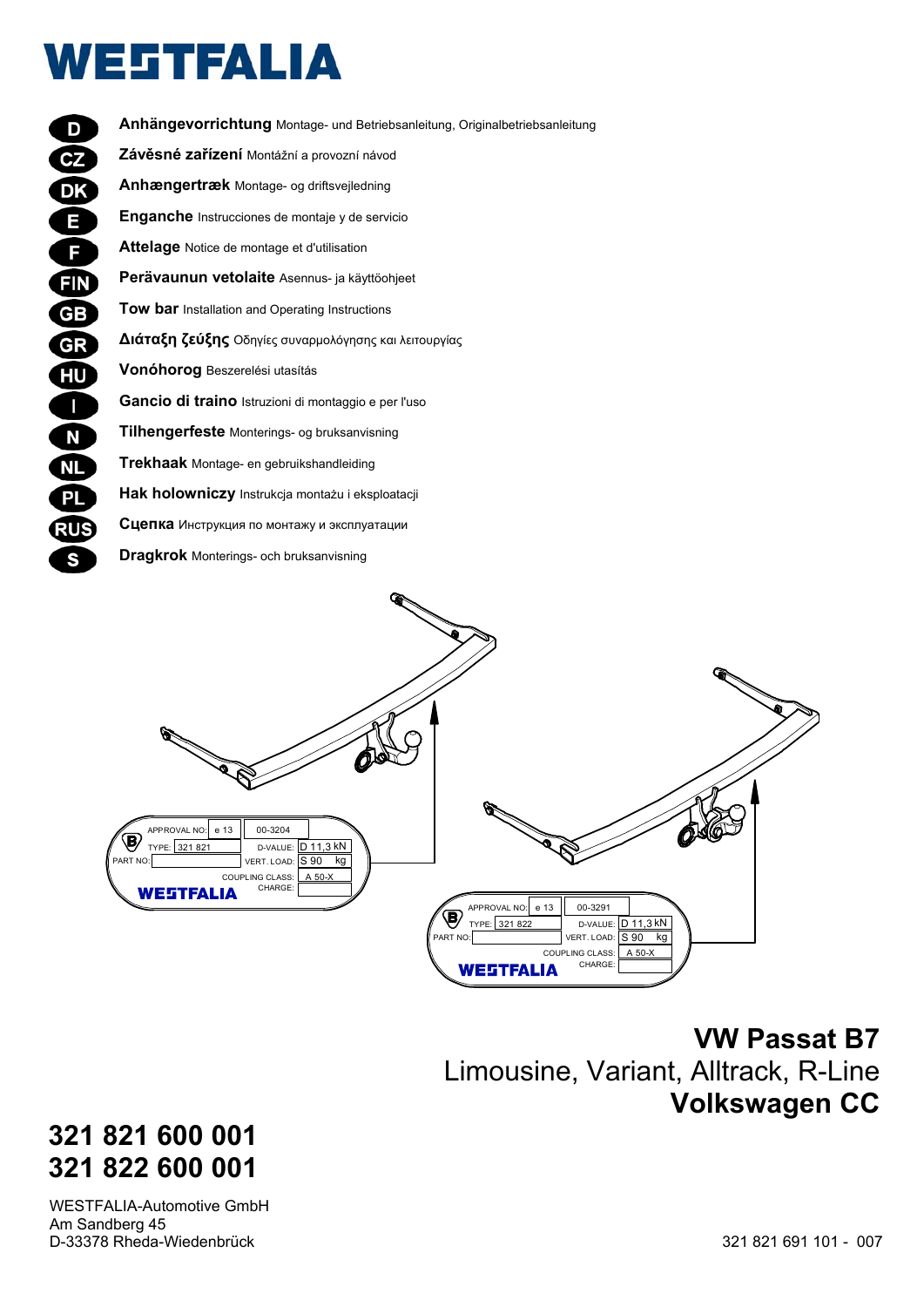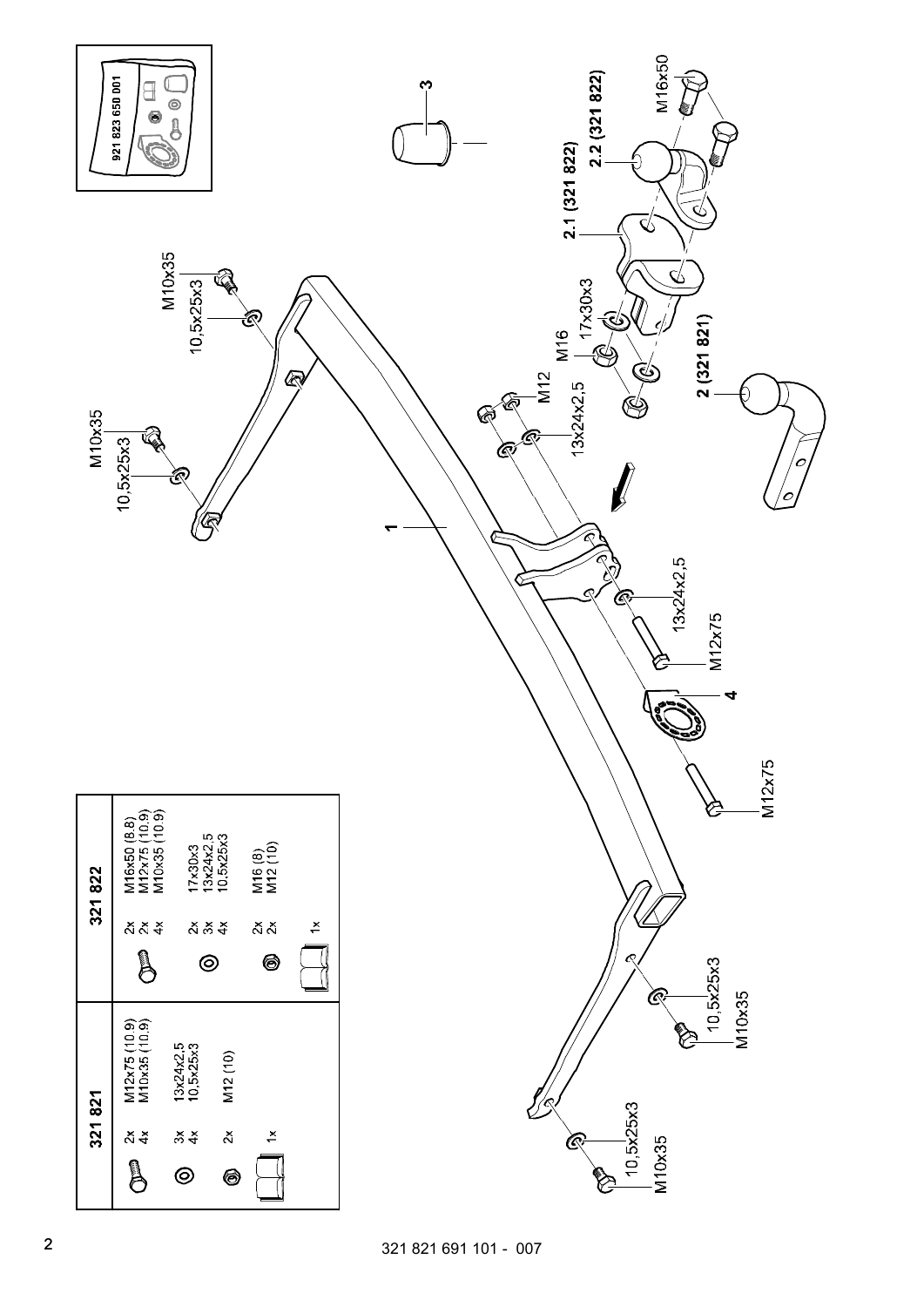Nationale Richtlinien über die Anbauabnahmen sind zu beachten.

Jegliche Änderungen bzw. Umbauten an der Anhängevorrichtung sind verboten. Sie führen zum Erlöschen der Betriebserlaubnis. **Isoliermasse bzw. Unterbodenschutz** am Kfz. - falls vorhanden - im Bereich der Anlageflächen der Anhängevorrichtung **entfernen**.

Die Anhängevorrichtung dient zum Ziehen von Anhängern und zum Betrieb von Lastenträgern. Artfremde Benutzung ist verboten. Bei Fahrzeugen mit **Einparkhilfe** können nach Montage der Anhängevorrichtung **Fehlfunktionen** auftreten, da Teile (Kugelstange, Kupplungskugel) im Erfassungsbereich der Sensoren liegen könnten. In diesem Fall sollte der Erfassungsbereich angepasst oder die Einparkhilfe deaktiviert werden. Bei Verwendung von Anhängevorrichtungen mit abnehmbaren bzw. schwenkbaren Kugelstangen ist eine Fehlfunktion der Einparkhilfe nicht zu erwarten, wenn die Kugelstange aus der Betriebsposition genommen wird.

Die Anhängevorrichtung ist ein Sicherheitsteil und darf nur von Fachunternehmen montiert werden. Bei falscher Montage besteht schwere Unfallgefahr! Der deutsche Text dieser Anleitung ist bindend. **An anlangen vorbehalten.** Änderungen vorbehalten.

## Je nutné dodržovat místní směrnice o demontáži nástaveb.

Veškeré změny příp. přestavby tažného zařízení jsou zakázány. Mají za následek zánik platnosti povolení k provozu. **Izolační hmotu popř. ochranu spodku podlahy** vozidla - pokud existují - je nutné v oblasti dosedacích ploch tažného zařízení **odstranit**.

Tažné zařízení je určeno k tažení přívěsů a k provozu nosičů nákladu. Použití k jinému účelu je zakázáno.

U vozidel s **pomocným parkovacím zařízením** se mohou po montáži závěsného zařízení vyskytnout **chybné funkce**, protože součásti (tyč s koulí, kulová hlavice spojky) mohou ležet v oblasti detekování snímačů. V tom případě by měl být upraven rozsah snímání nebo by mělo být deaktivováno pomocné parkovací zařízení. Při použití tažných zařízení s odnímatelnou příp. výkyvnou tyčí s koulí nebude docházet k chybné funkci pomocného parkovacího zařízení, pokud bude tyč s koulí demontována z provozní polohy.

Tažné zařízení je bezpečnostní součást, kterou smí montovat pouze odborné podniky. Při chybné montáži hrozí vážné nebezpečí nehody! Německý text tohoto návodu je závazný.<br>Změny vyhrazeny.

#### De nationale direktiver for afmontering af påmonterede dele skal overholdes.

Enhver ændring eller ombygning på anhængertrækket er forbudt. Dette medfører, at typegodkendelsen udløber. Fjern **isoleringsmassen hhv. undergulvsbeskyttelsen** på personbilen. - hvis monteret - i området for anhængertrækkets anlægsflade.

Anhængertrækket anvendes til trækning af anhængere og brug af ladvogne. Ikke-bestemmelsesmæssig anvendelse er forbudt. Ved køretøjer med **parkeringshjælp** kan der opstå **fejlfunktioner** efter montering af anhængertrækket, da der kan ligge dele (kuglestang, koblingskugle) i følernes dækningsområde. I dette tilfælde skal dækningsområdet tilpasses eller parkeringshjælpen deaktiveres. Ved anvendelse af anhængertræk med aftagelige eller svingbare kuglestænger bør der ikke opstå fejlfunktioner i parkeringshjælpen, når kuglestangen stilles ud af driftsposition.

Anhængertrækket er en sikkerhedsdel og må kun monteres af autoriserede firmaer. Ved forkert montering er der fare for alvorlige uheld! Den tyske tekst i denne vejledning er bindende. **Ret til ændringer forbeholdes**.

Deben respetarse las directivas nacionales referentes a controles de enganches.

Está prohibido modificar o remodelar el dispositivo de remolque. La consecuencia sería la invalidación del permiso de circulación. **Quitar** la **masa aislante o la protección de los bajos** del vehículo - si existen - en el área donde se haya de acoplar del enganche.

El dispositivo de remolque está previsto para el arrastre de remolques y para la operación de portadores de carga. Está prohibido su uso para fines de otra índole.

En vehículos con **ayuda al estacionamiento** puede surgir **fallos de funcionamiento** tras el montaje del dispositivo de remolque, ya que las piezas (barra de bola, acople de bola) pueden estar en la zona de alcance de los sensores. En este caso se debe regular el área de registro o desactivar el auxiliar de estacionamiento. Si se emplean dispositivos de remolque a bola extraíble u orientable, es improbable que ocurra un error en el auxiliar de estacionamiento cuando se ha quitado la barra de bola. La bola de enganche es un elemento de seguridad y sólo se debe permitir su montaje a personal cualificado. ¡En caso de montaje erróneo existe peligro de accidentes graves! Es vinculante el texto alemán de estas instrucciones. Nos reservamos el derecho a efectuar modificaciones.

Les dispositions nationales concernant la réception à titre isolé doivent être respectées.

Toute modification ou transformation du dispositif d'attelage est interdite. Elle entraînerait l'annulation de la réception. Le cas échéant, **enlever l'insonorisant ou la protection sous caisse** du véhicule dans la zone des surfaces d'appui. Le dispositif d'attelage est destiné à tirer des remorques ou à utiliser des porte-charges. Toute utilisation à des fins autres que celles prévues est interdite.

Lorsque les véhicules sont équipés de radars de recul, des **dysfonctionnements** peuvent survenir une fois le dispositif d'attelage monté, car des pièces (attelage, rotule) peuvent se trouver dans la zone de détection des capteurs. Il est alors nécessaire d'adapter la zone de détection en conséquence ou de désactiver le radar de recul. Avec des dispositifs d'attelage équipés de rotules démontables ou escamotables, un dysfonctionnement du détecteur d'obstacles est improbable si vous ne mettez pas la boule d'attelage en position de service.

Le dispositif d'attelage est un équipement de sécurité et doit être mis en place exclusivement par un atelier spécialisé. Un montage incorrect représente un risque élevé d'accident ! Le texte allemand de cette notice fait foi. Sous réserve de modifications.

321 821 691 101 - 007 3



Е



DK

CZ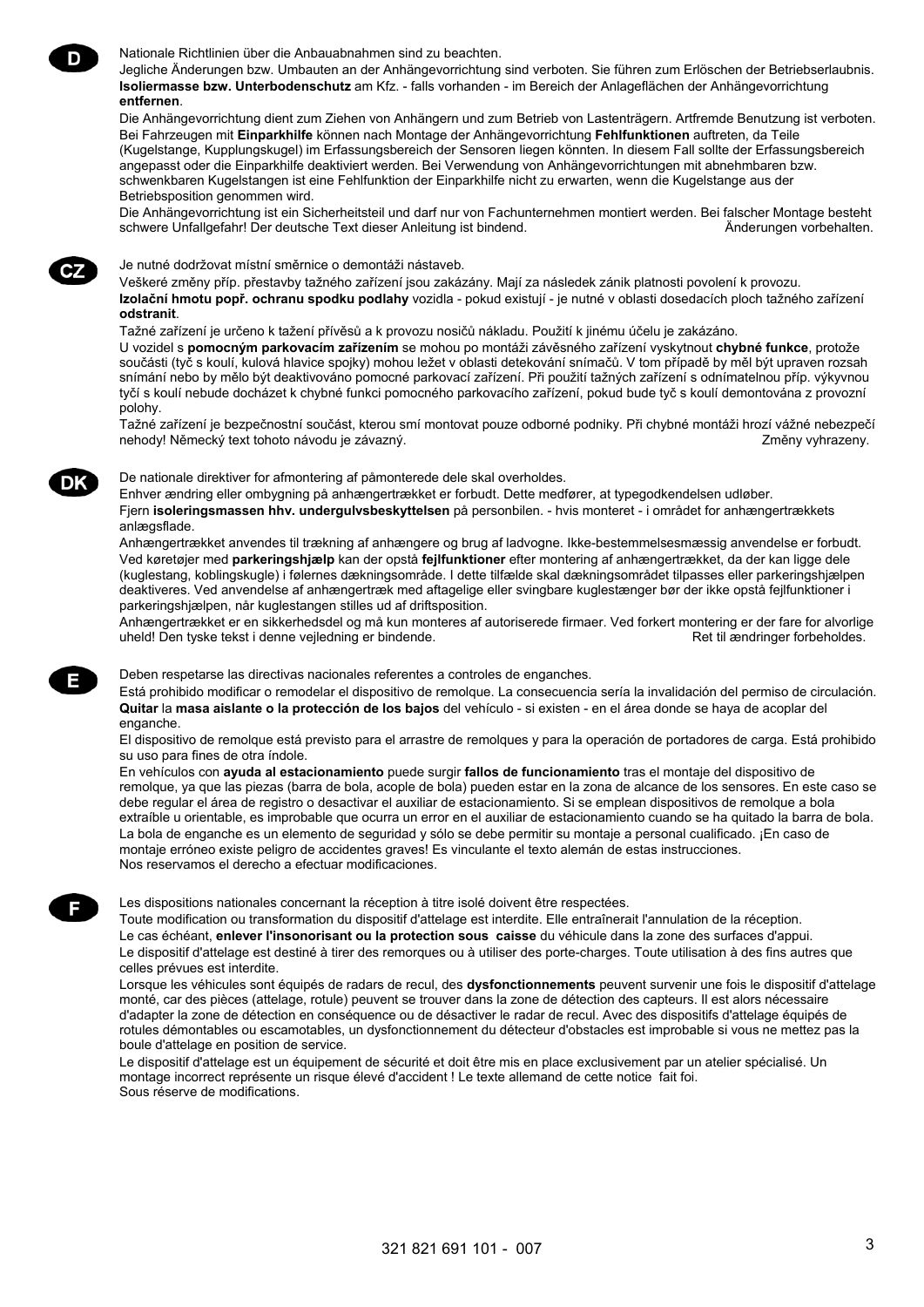

Kansallisia asennusten teknistä hyväksymistä koskevia määräyksiä on noudatettava.

Kaikki vetolaitteeseen tehtävät muutokset tai jälkiasennukset ovat kiellettyjä. Nämä johtavat käyttöluvan raukeamiseen. Mahdollinen **eristysmassa tai pohjan suojaus** tulee **poistaa** ajoneuvosta vetolaitteen kiinnityspintojen alueelta. Vetolaite on tarkoitettu perävaunujen vetämistä ja kuormatelineiden käyttöä varten. Muut käyttötavat on kielletty. **Pysäköintitutkalla** varustetuissa ajoneuvoissa voi esiintyä vetolaitteen asennuksen jälkeen **toimintahäiriöitä**, sillä osat (kuulatanko, vetokuula) saattavat olla tunnistinten mittausalueella. Tällaisessa tapauksessa mittausaluetta tulee muuttaa tai pysäköintitutka kytkeä pois päältä. Irrotettavilla tai käännettävillä kuulatangoilla varustettua vetolaitetta käytettäessä pysäköintitutkan toimintahäiriöt eivät ole todennäköisiä, mikäli kuulatanko siirretään pois käyttöasennosta. Vetolaite on turvallisuuteen vaikuttava osa, jonka saa asentaa vain alan erikoisliike. Virheellinen asennus voi aiheuttaa vakavan onnettomuuden! Tämän ohjeen saksankielinen teksti on sitova. vaaksaan valtaa valtaa Oikeudet muutoksiin pidätetään.

GB

GR

National guidelines concerning official approval of auxiliaries must be observed.

Jegliche Änderungen bzw. Umbauten an der Anhängevorrichtung sind verboten. and voids the operating licence.

**Remove** the **insulating compound and underbody coating** - if there is any - from the area around the contact surface of the trailer hitch.

The trailer hitch is intended for towing trailers and for attaching devices for carrying loads. Any other use is prohibited. In the case of vehicles equipped with an **acoustic parking system**, **malfunctions** may occur after mounting the trailer hitch due to parts (e.g. the bar or the ball) may be in the sensor range. In this case, adjust the sensing range or disable the acoustic parking system. If using trailer hitches with removable or pivoting ball tow bars, the acoustic parking system should function normally when the ball tow bar is not in the operating position.

A trailer hitch is a safety-critical part and may be fitted only by qualified companies. Improper assembly may result in a serious accident hazard! The German text of this instruction is binding. Subject to change. Subject to change.

Πρέπει να τηρούνται οι κρατικοί κανονισμοί σχετικά με τον έλεγχο προσθηκών στα αμαξώματα.

Απαγορεύονται οι αλλαγές και οι μετατροπές στην διάταξη ρυμούλκησης. Συναπάγονται την ακύρωση της άδειας λειτουργίας. **Αφαιρέστε το μονωτικό στρώμα ή αντίστοιχα το προστατευτικό στρώμα** από το όχημα - αν υπάρχει - στην περιοχή επαφής της διάταξης ρυμούλκησης .

Η διάταξη ρυμούλκησης χρησιμεύει για τη ρυμούλκηση τρέιλερ και για τη στερέωση σχάρας για φορτία. Άλλου είδους χρήση απαγορεύεται.

Σε οχήματα με **υποβοήθηση παρκαρίσματος** μπορεί μετά από την τοποθέτηση της διάταξης ρυμούλκησης να παρουσιαστούν **δυσλειτουργίες**, επειδή τα εξαρτήματα (ράβδος, κοτσαδόρος) μπορεί να βρίσκονται μέσα στην περιοχή ανίχνευσης των αισθητήρων. Στην περίπτωση αυτή θα πρέπει να ρυθμίσετε την περιοχή ανίχνευσης ή να απενεργοποιήσετε την υποβοήθηση παρκαρίσματος. Αν χρησιμοποιείτε διατάξεις ρυμούλκησης με αποσπούμενες ή αντίστοιχα στρεπτές ράβδους, δεν αναμένετε κάποια δυσλειτουργίας της υποβοήθησης παρκαρίσματος, όταν αφαιρείτε τη ράβδο κοτσαδόρου από τη θέση λειτουργίας. Ο κοτσαδόρος είναι ένα εξάρτημα ασφαλείας και η τοποθέτηση του επιτρέπεται να γίνεται μόνο από εξειδικευμένο συνεργείο. Σε περίπτωση λάθους τοποθέτησης υπάρχει κίνδυνος σοβαρών ατυχημάτων! Το γερμανικό κείμενο αυτών των οδηγιών είναι δεσμευτικό. Διατηρούμε το δικαίωμα αλλαγών.

Figyelembe kell venni a műszaki átvételre vonatkozó nemzeti irányelveket.

A vonószerkezeten tilos bármiféle átalakítást végezni. A szerkezet megváltoztatása vagy átalakítása a forgalmi engedély megszűnését vonja maga után.

**Távolítsa el** a **szigetelő anyagot ill. az alvázvédőt** - amennyiben van - a gépjárműről a vonószerkezet illesztési felületeinek tartományában.

A vonószerkezet utánfutók vontatására szolgál és teherhordó járművek alkalmazására. Ettől eltérően tilos használni a vontatószerkezetet.

**Tolatóradarrall** ellátott gépjárműveknél a vonószerkezet felszerelése **hibás működést** okozhat, mivel egyes részek (vonóhorogrúd, vonóhorog-gömb) az érzékelő látószögébe érhetnek. Ebben az esetben be kell állítani újból a látószöget vagy kiiktatni a tolatóradart. Levehető gömbfejű vonóhoroggal ellátott vonószerkezet alkalmazásánál, ha a vonóhorgot eltávolítja az üzemeltetési pozícióból, akkor a szerkezet nem zavarhatja a tolatóradart.

A vonószerkezet egy biztonsági felszerelés, amelyet csak szaküzem szerelhet fel. Helytelen szerelés súlyos balesethez vezethet! A német szerelési utasítás betartása kötelező. Változtatások jogát fenntartjuk.

Devono essere osservate le normative nazionali sui collaudi.

È vietato modificare o montare diversamente il gancio di traino. Ciò comporta l'annullamento del permesso di circolazione. **Rimuovere la massa isolante e la protezione della sottoscocca** del veicolo (se presente) nella zona della superficie di contatto con il gancio di traino.

Il gancio di traino è destinato alla trazione di rimorchi e all'esercizio di portacarichi. Un'utilizzazione per scopi diversi da quelli previsti non è consentita.

Sui veicoli con **dispositivo ausiliario di parcheggio**, in seguito al montaggio del gancio di traino possono verificarsi **anomalie di funzionamento**, poiché i componenti (barra di traino, sfera di aggancio) possono interferire con i sensori. In questo caso è necessario regolare l'area di rilevamento o disattivare il dispositivo ausiliario di parcheggio. Se si utilizzano dispositivi di traino con gancio di traino a sfera removibile o orientabile, è improbabile che si verifichino anomalie di funzionamento dell'ausilio di parcheggio quando il gancio di traino a sfera è smontato.

Il gancio di traino è un componente di sicurezza e deve essere montato esclusivamente da personale specializzato. In caso di montaggio errato sussiste il pericolo di incidenti gravi! È vincolante il testo tedesco di queste istruzioni. Con riserva di modifiche.

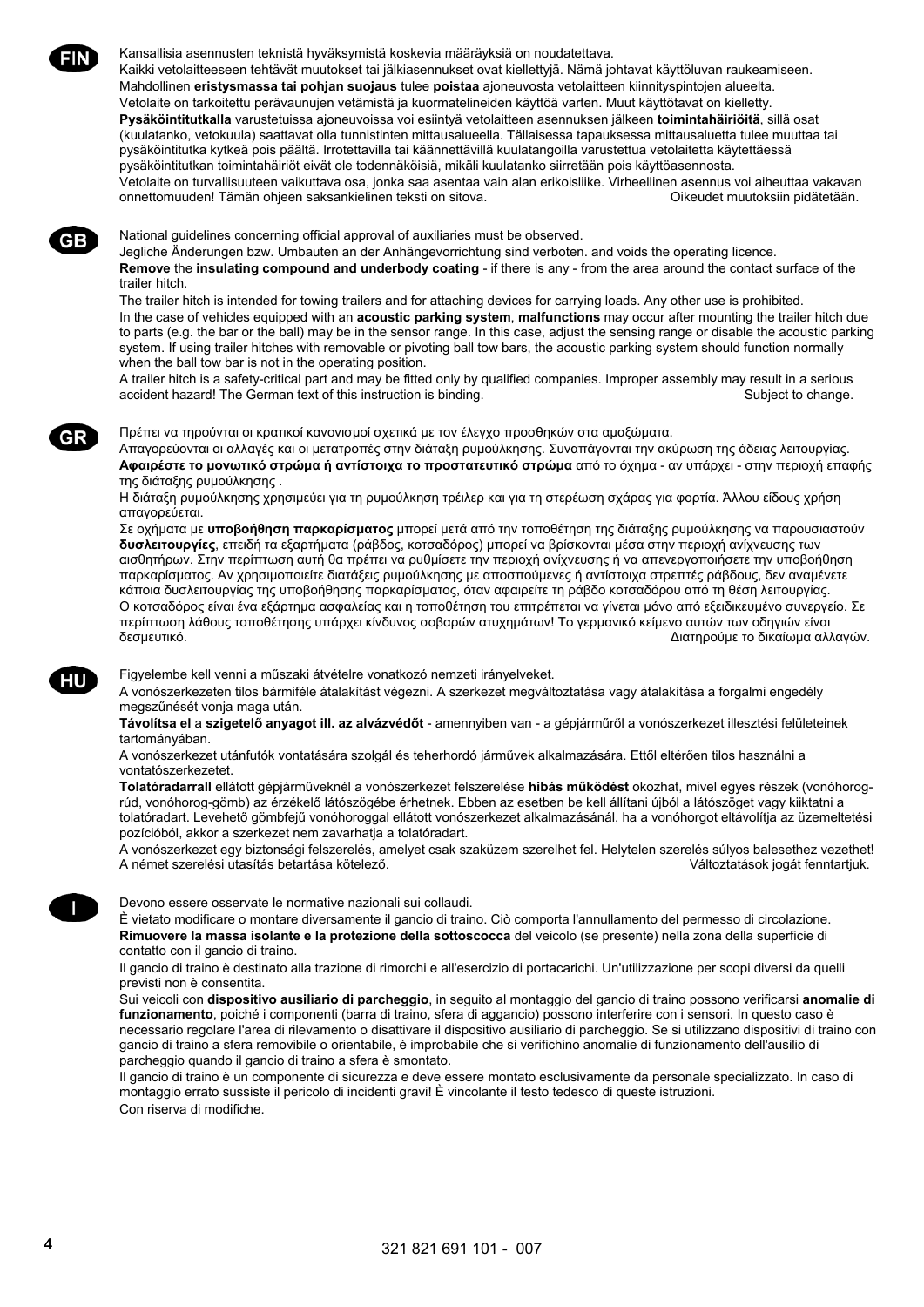**NL** 

Nasjonale retningslinjer om godkjennelse av monteringer skal overholdes.

Enhver endring hhv. ombygging av tilhengerfestet er forbudt. Dette vil ødelegge brukeropplevelsen.

**Fjern isolasjonsmasse hhv. understellsbeskyttelse** fra kjøretøyet, fra området ved tilhengerfestet - hvis dette finnes.

Tilhengerfestet brukes til trekke tilhengere og som lastfeste. Det er forbudt å bruke anordninger av annen art. På kjøretøyer med **parkeringshjelp** kan man etter at tilhengerfestet er montert oppleve **feilfunksjon** fordi deler (kulestang, koblingskule) kommer inn i registreringsområdet til sensorene. Hvis dette skjer må registreringsområdet tilpasses eller så må parkeringshjelpen deaktiveres. Ved bruk av tilhengerfester med avtakbar hhv. svingbar kulestang, vil man ikke få feil på parkeringshjelpen når kulestangen tas ut av bruksstilling.

Tilhengerfestet er en sikkerhetskomponent og skal monteres av fagbedrift. Det er stor fare for at det kan oppstå ulykker ved feil montering! Den tyske teksten i denne veiledningen er bindende. Met andere med Med forbehold om endringer.

Nationale richtlijnen betreffende de montagegoedkeuring moeten in acht worden genomen.

Elke wijziging van de aanhanger is verboden. Wijziging leidt tot verval van de gebruikstoestemming.

**Isolatiemassa of de beschermende laag** van het voertuig - indien aanwezig - van de contactvlakken van de trekinrichting **verwijderen**.

De aanhanger is bedoeld voor het trekken van aanhangers en het gebruiken van lastdragers. Ander gebruik is verboden. Bij voertuigen met **parkeerhulp** kunnen zich na montage van de aanhanger **defecte functies** voordoen omdat onderdelen (kogelstangen, koppelingskogels) zich in het waarnemingsbereik van de sensors kunnen bevinden. In dit geval moet het waarnemingsbereik worden aangepast of de parkeerhulp worden gedeactiveerd. Bij gebruik van aanhangers met verwijderbare resp. zwenkbare kogelstangen is een defecte werking van de parkeerhulp onwaarschijnlijk als de kogelstang uit gebruikspositie wordt gezet.

De aanhanger is veiligheidsonderdeel en mag alleen door vakkundig personeel worden gemonteerd. Bij verkeerde montage bestaat ernstig gevaar voor ongevallen! De Duitse tekst van deze handleiding is bindend. Wijzigingen voorbehouden.

### Proszę przestrzegać krajowych wytycznych dotyczących odbioru technicznego.

Wszelkie zmiany lub przebudowy haka holowniczego są zabronione. Spowodują one utratę ważności świadectwa homologacji. Proszę **usunąć masę izolacyjną lub zabezpieczenie podwozia** pojazdu (jeśli są) w obszarze styku haka holowniczego. Hak holowniczy montowany jest w transporterach i służy do ciągnięcia przyczep. Niezgodne z przeznaczeniem zastosowanie jest zabronione.

Po zamontowaniu haka holowniczego w pojazdach z **systemem wspomagania parkowania** mogą wystąpić **usterki**, jeśli drążek lub kula haka holowniczego znajdują się w zakresie wykrywalności czujników. W tym przypadku należy dostosować zakres wykrywalności lub dezaktywować system wspomagania parkowania. W przypadku zastosowania haka holowniczego ze zdejmowanym lub odchylanym drążkiem kulkowym można uniknąć wadliwego działania systemu wspomagania parkowania poprzez wyjęcie drążka lub jego wysunięcie z pozycji roboczej.

Hak holowniczy stanowi element bezpieczeństwa i może zostać zamontowany wyłącznie przez firmę specjalistyczną. W przypadku nieprawidłowego montażu istnieje poważne ryzyko wypadku! Tekst niniejszej instrukcji w języku niemieckim jest wiążący. Zmiany zastrzeżone.

Подлежат соблюдение национальные директивы о порядке приемки навесного/встраиваемого оборудования. Какие-либо изменения и переделки на сцепке недопустимы. Они делают недействительным разрешение на эксплуатацию.

**Изоляцию или покрытие на днище** автомобиля - при наличии - в зоне прилегания сцепки**удалить**.

Сцепка служит для буксировкания прицепа и обслуживания грузовых балок. Запрещено использование для посторонних целей.

На автомобилях с **вспомогательным устройством парковки** после монтажа сцепного устройства возможны**сбои**, так как разные узлы (шаровая штанга, соединительный шар) могут оказаться в зоне действия датчиков. В этом случае подрегулировать зону действия датчиков либо деактивировать вспомогательное устройство для парковки. При пользовании сцепными устройствами со съемными/поворотными шаровыми штангами можно не опасаться отказа устройства парковки, если отвести шаровую штангу из рабочей позиции.

Сцепное устройство - это узел, несущий предохранительные функции, и к его монтажу допускаются только специалисты. При неправильном монтаже грозит опасность тяжелых травм! Обязательным является немецкий текст данной инструкции. Право на внесение изменений сохраняется.

Nationella riktlinjer beträffande monteringen skall beaktas.

All form av ändring respektive ombyggnad på dragkroken är förbjuden. Förändringar resulterar i att typgodkännandet upphör att gälla.

Eventuell **isolermassa resp. undergolvets skydd**, i området för dragkroksfästets anliggningsytor, **ska avlägsnas**. Dragkroken används för dragning av släpvagnar och för användning av lastbärare. Annan typ av användning är förbjuden. På fordon med **parkeringshjälp** kan **felfunktioner** uppträda efter att dragkroken monterats, då komponenter (dragkula, kopplingskula) kan ligga inom sensorernas räckvidd. I detta fall ska räckvidden anpassas eller parkeringshjälpen inaktiveras. Vid användning av dragkrokar med avtagbara resp. infällbara dragkulor, är det osannolikt att felfunktioner inträffar när dragkulan tas ur driftposition.

Dragkroken är en säkerhetskomponent och bör endast monteras av kvalificerade tekniker. Vid felaktig montering föreligger risk<br>för allvarliga olyckor! Den tyska texten i denna anvisning är bindande. för allvarliga olyckor! Den tyska texten i denna anvisning är bindande.

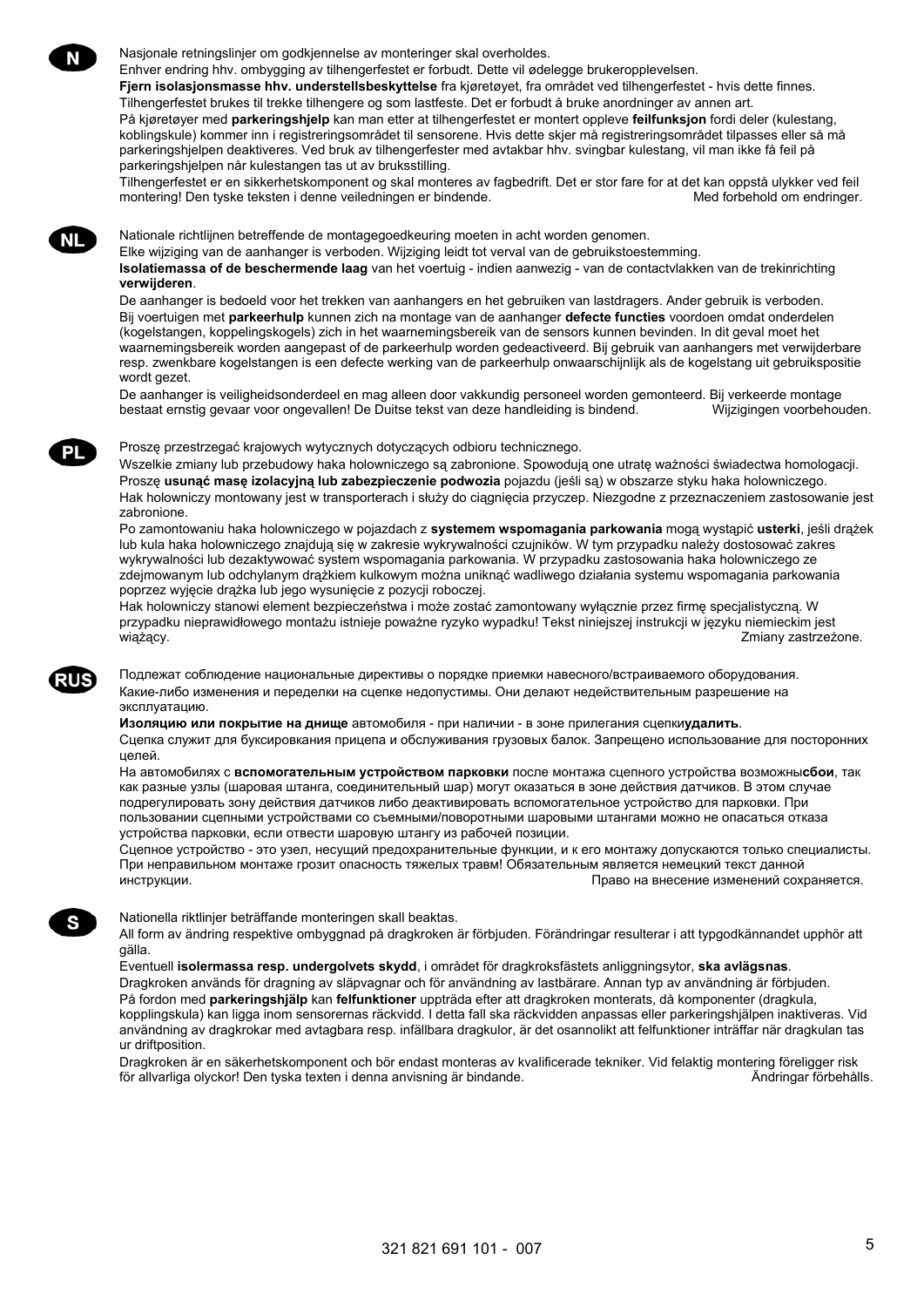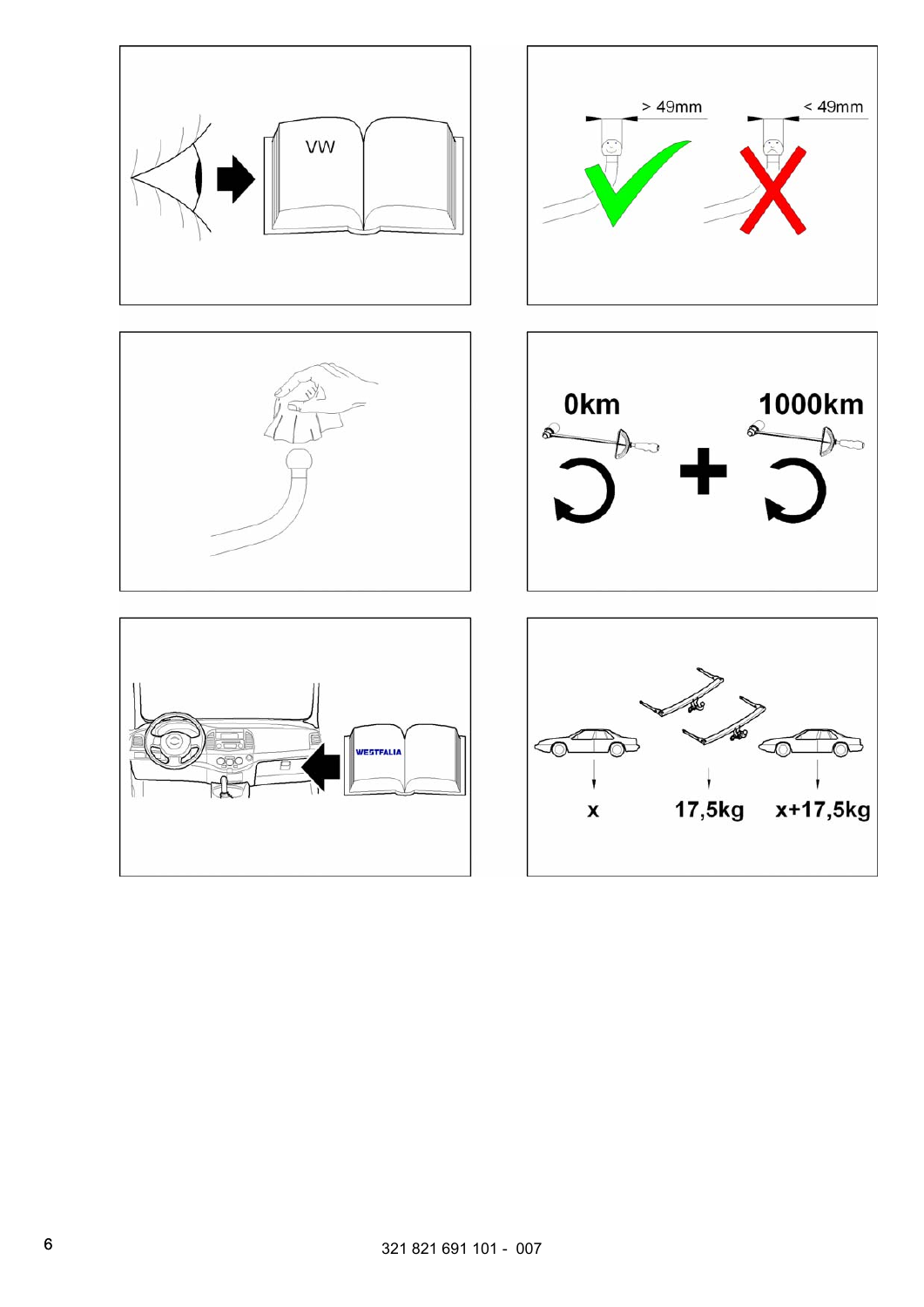



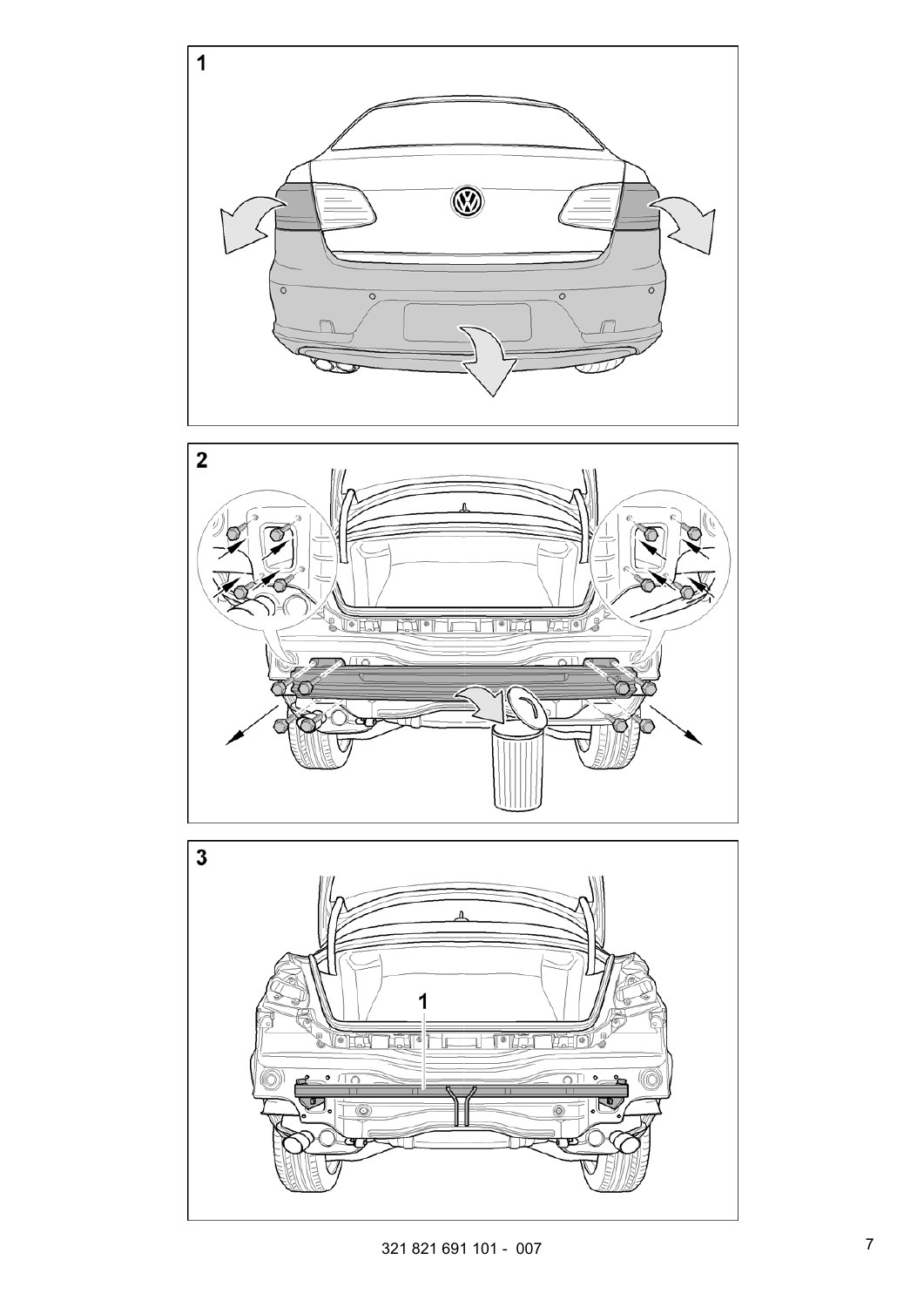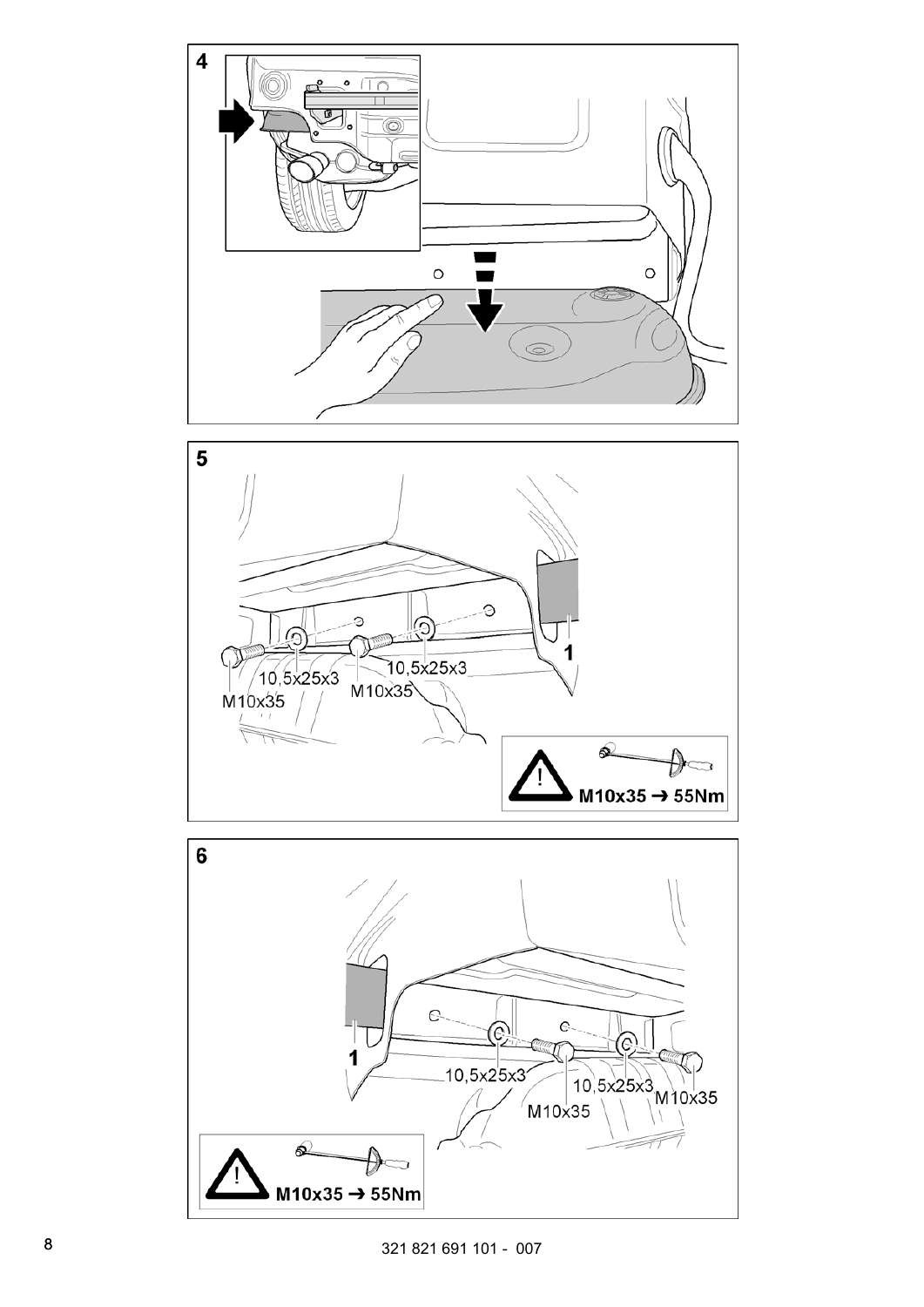



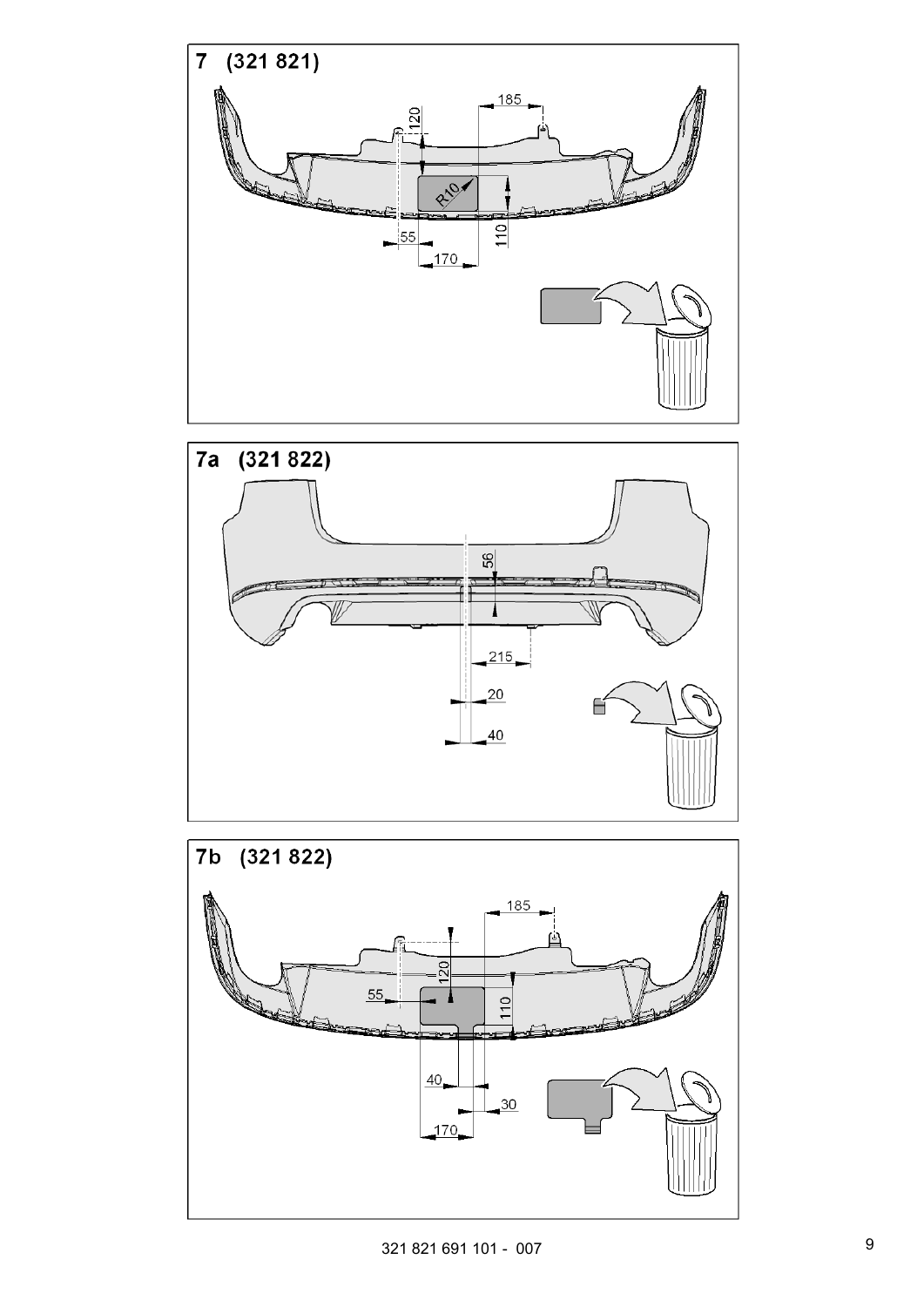



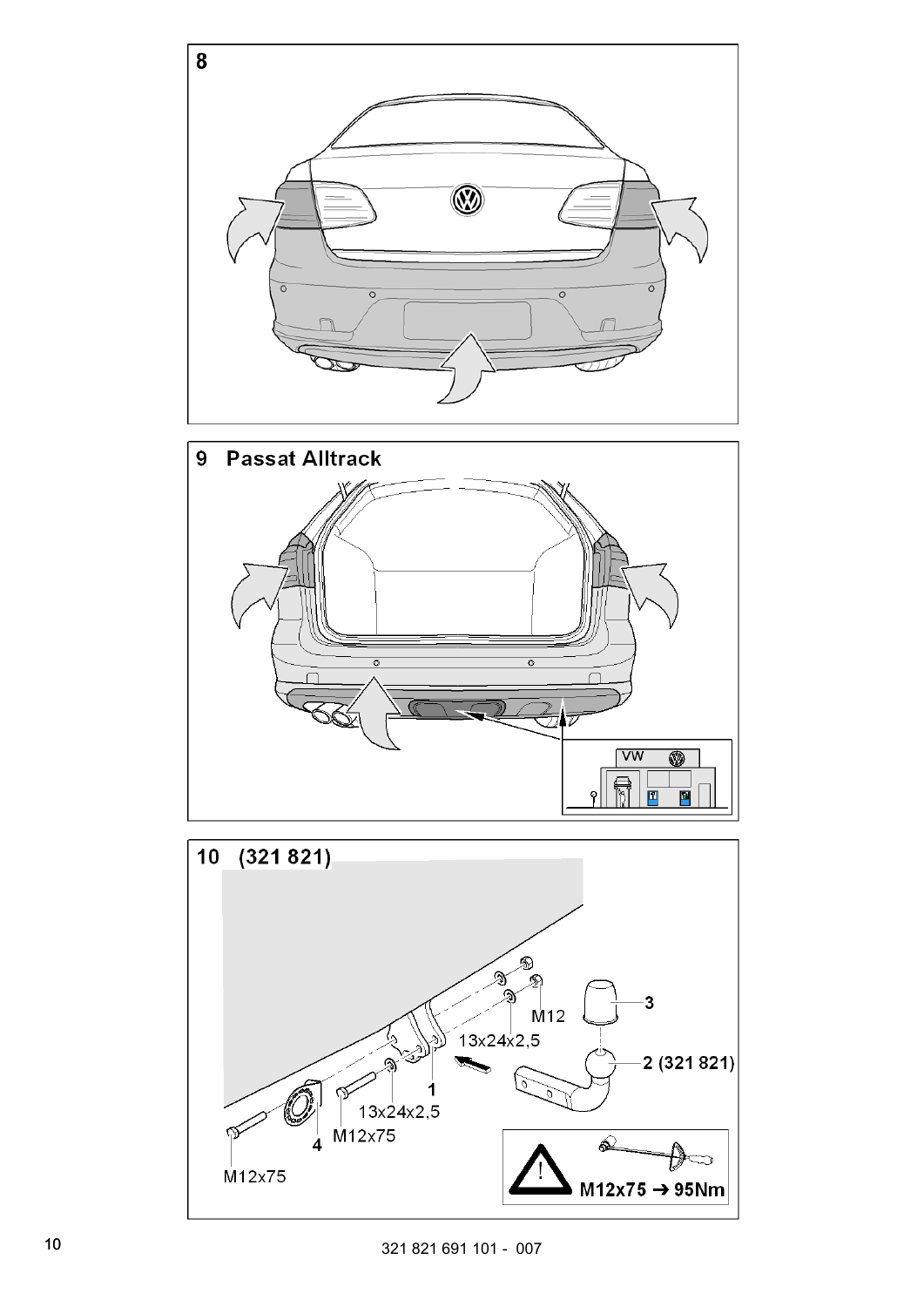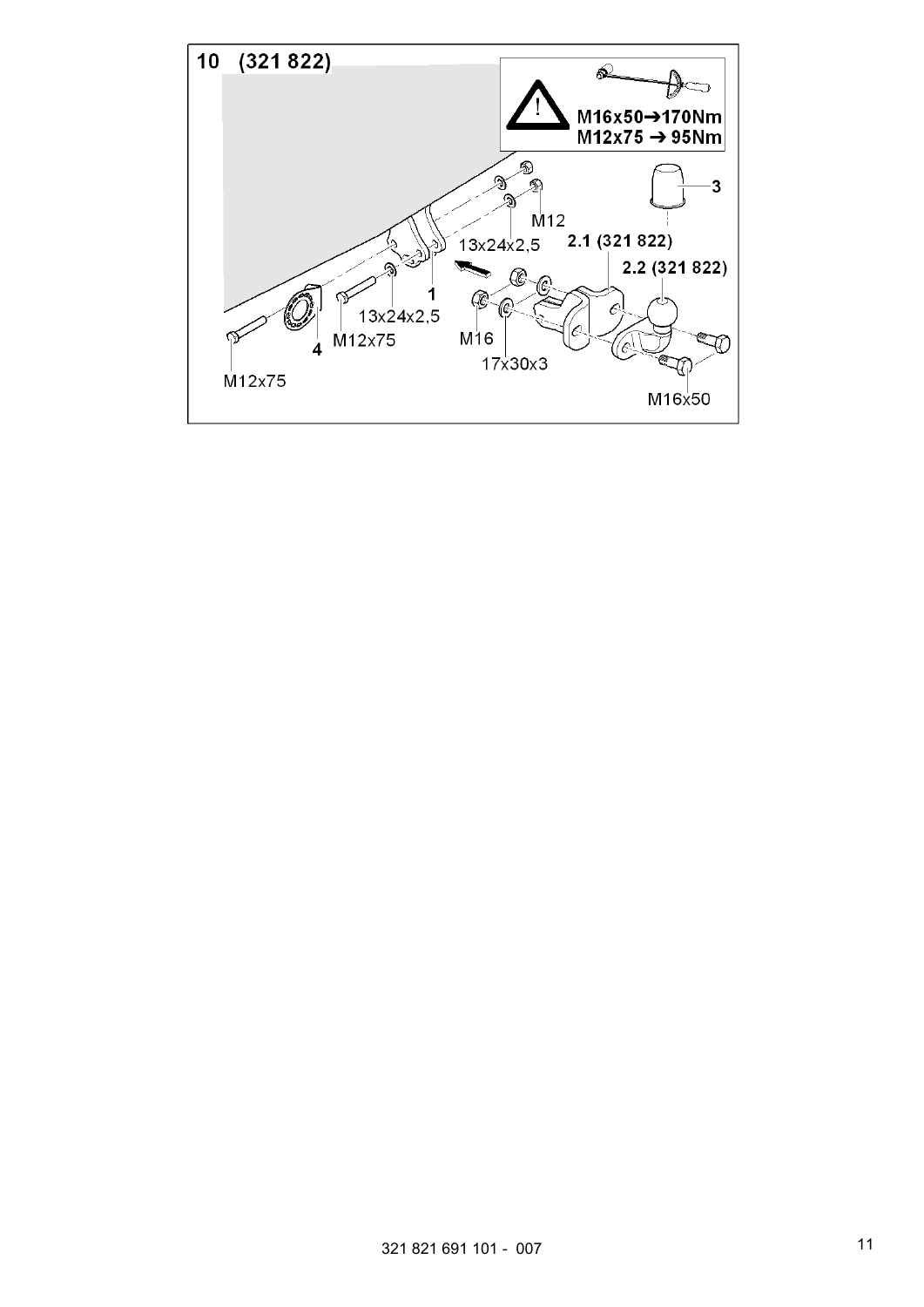D Der Freiraum nach Anhang VII, Abbildung 30 der Richtlinie 94/20/EG ist zu gewährleisten. Volný prostor ve smyslu Přílohy VII, obr. 30 Směrnice č. 94/20/EG musí být zaručen.  $CZ$ Frirummet skal overholdes iht. bilag VII, fig. 30 i direktiv 94/20/EF. **DK** Debe garantizarse el espacio libre, conforme al anexo VII, imagen 30 de la directiva comunitaria 94/20/CE. L'espace libre spécifé dans l'annexe VII, illustration 30 de la directive 94/20/CE doit être garanti. F **FIN** Liitteen VII, direktiivin 94/20/EY kuvan 30 mukainen vapaatila on taattava. **GB** The clearance specified in appendix VII, diagram 30 of guideline 94/20/EC must be guaranteed. Πρέπει να εξασφαλίζεται ο ελεύθερος χώρος σύμφωνα με το Παράρτημα VII, εικόνα 30 της Οδηγίας **GR** 94/20/ΕΚ. A 94/20/EG Irányelvek VII. függeléke 30. ábrája szerinti szabad teret garantálni kell. HU<sup>1</sup> Deve essere garantito lo spazio libero secondo l'allegato VII, figura 30 della direttiva 94/20/CE.  $\blacksquare$ Frirommet etter tillegg VII, figur 30 i direktiv 94/20/EØF skal overholdes. N **NL** De tussenruimte volgens aanhangsel VII, afbeelding 30 van de richtlijn 94/20/EG moet in acht worden genomen. **PL** Zagwarantować swobodną przestrzeń zgodnie z załącznikiem VII, rysunek 30 dyrektywy 94/20/CE. Оставлять свободное пространство согласно Приложению VII, рис. 30 Директивы 94/20/EG. RUS Fritt utrymme enligt bilaga VII, bild 30 i direktiv 94/20/EG ska garanteras.





S

- \* bei zulässigem Gesamtgewicht des Fahrzeuges
- \* při celkové přípustné hmotnosti vozidla
- \* ved tilladt totalvægt for køretøjet
- \* con peso total autorizado del vehículo
- \* pour poids total en charge autorisé du véhicule
- \* Ajoneuvon suurimmalla sallitulla kokonaispainolla
- \* at gross vehicle weight rating
- \* για το επιτρεπτό μικτό βάρος του οχήματος
- \* A jármű megengedett összsúlya esetén
- \* per il peso complessivo ammesso del veicolo
- \* ved kjøretøyets tillatte totalvekt
- \* bij toegestaan totaal gewicht van het voertuig
- \* przy dopuszczalnym cięzarze całkowitym pojazdu
- \* при допустимом общем весе автомобиля
- \* vid fordonets tillåtna totalvikt

Е

S